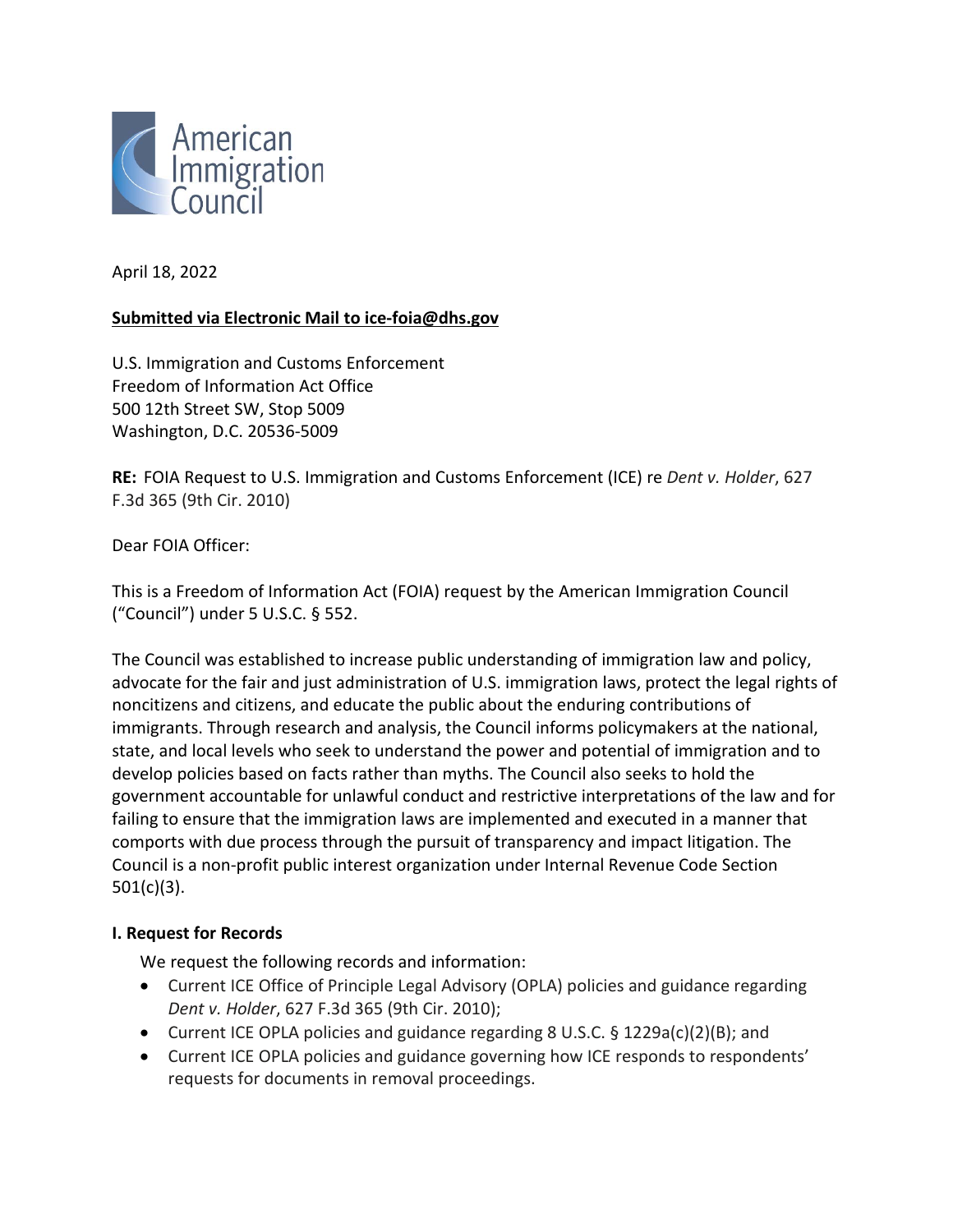For purposes of this request, "records" refer to all physical or electronic records that were prepared, received, transmitted, collected, or maintained by ICE, including documents, meeting notes and minutes, lists of meeting participants, electronic (emails) and paper correspondence, legal research, legal opinions, letters, drafts, internal agency guides, regulations, memoranda, and spreadsheets. Records should be provided in electronic format wherever possible.

## **II. Request for Fee Waiver**

The Council seeks a fee waiver because the information sought in the FOIA request is "likely to contribute significantly to public understanding of the operations or activities of the government and is not primarily in the commercial interest of the [requesters]…." 5 U.S.C. § 552(a)(4)(A)(iii).

# **A. Disclosure Will Contribute to Understanding ICE Operations**

Requesters seek to use the requested information to: (a) inform the public about access to individual immigration records in removal proceedings; and (b) enable oversight of agency actions by assessing ICE's compliance with the law and internal guidance.

This request clearly concerns the operations and activities of the government, in this case, ICE, a federal agency. Disclosure of these records will clarify agency policies and practices with respect to *Dent v. Holder*, a Ninth Circuit case interpreting the agency's obligations to provide certain records to individuals in removal proceedings. 627 F.3d 365 (9th Cir. 2010). By obtaining and analyzing current agency guidance, the Council may assess whether the agency abides by the Court's order and agency policy directives.

The Council uses multiple methods of communication to disseminate information obtained in response to FOIA requests. The Council regularly synthesizes and publishes information about governmental operations obtained from FOIA requests on its publicly accessible website. This information is shared with the public in the form of summaries with links to government documents, reports, fact sheets and practice materials.<sup>[1](#page-1-0)</sup> In calendar year 2020, the Council's website received more than 2.4 million pageviews from more than 1.4 million visitors. The Council also regularly shares information with national print and news media and plans to distribute information obtained from these FOIA disclosures to interested media.

[https://americanimmigrationcouncil.org/research/interior-immigration-enforcement-united-states-2016-2018;](https://americanimmigrationcouncil.org/research/interior-immigration-enforcement-united-states-2016-2018) American Immigration Council, *Stays of Removal Responses from EOIR* (May 2019),

<span id="page-1-0"></span><sup>1</sup> *See, e.g.*, American Immigration Council, *The Electronic Nationality Verification Program: An Overview* (Jan. 26, 2021), [https://www.americanimmigrationcouncil.org/research/electronic-nationality-verification-program](https://www.americanimmigrationcouncil.org/research/electronic-nationality-verification-program-overview)[overview;](https://www.americanimmigrationcouncil.org/research/electronic-nationality-verification-program-overview) Guillermo Cantor et al., *Changing Patterns of Interior Immigration Enforcement in the United States, 2016 -2018*, American Immigration Council (July 1, 2019),

[https://americanimmigrationcouncil.org/sites/default/files/foia\\_documents/board\\_of\\_immigration\\_appeals\\_inter](https://americanimmigrationcouncil.org/sites/default/files/foia_documents/board_of_immigration_appeals_interpretation_of_stay_of_removal_foia_production.pdf) [pretation\\_of\\_stay\\_of\\_removal\\_foia\\_production.pdf;](https://americanimmigrationcouncil.org/sites/default/files/foia_documents/board_of_immigration_appeals_interpretation_of_stay_of_removal_foia_production.pdf) Guillermo Cantor & Walter Ewing, *Still No Action Taken:*  $\overline{\phantom{a}}$ *Complaints Against Border Patrol Agents Continue to Go Unanswered*, American Immigration Council (Aug. 2017) (examining records of alleged misconduct by Border Patrol employees)[, http://bit.ly/Council\\_StillNoActionTaken.](http://bit.ly/Council_StillNoActionTaken)